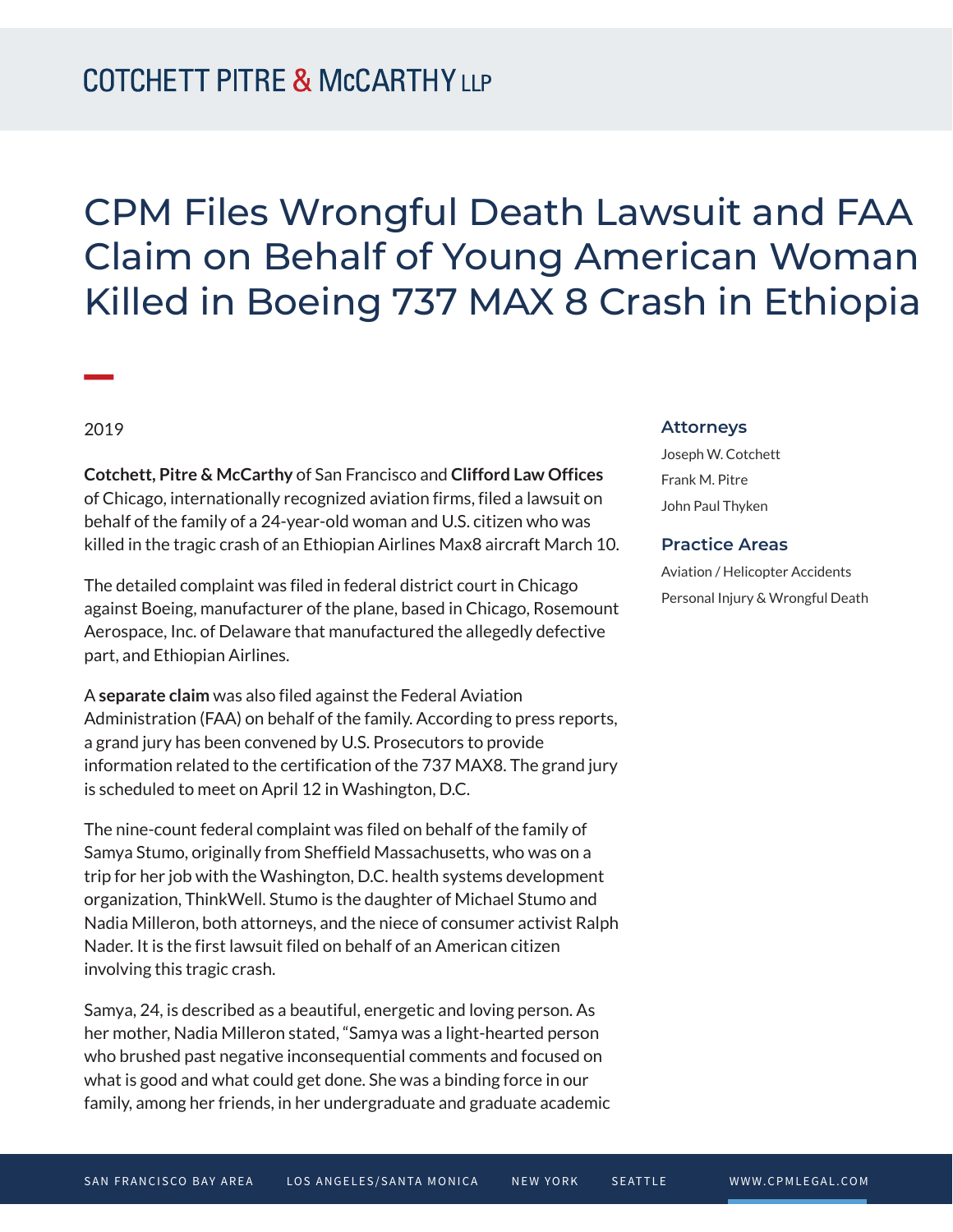CPM FILES WRONGFUL DEATH LAWSUIT AND FAA CLAIM ON BEHALF OF YOUNG AMERICAN WOMAN KILLED IN BOEING 737 MAX 8 CRASH IN ETHIOPIA

### departments."

"This crash should never have happened as we have said from the very first day," said Robert A. Clifford, founder and senior partner at **Clifford Law Offices** in Chicago.. "The shortcuts and greed of Boeing and others will be proven in the ensuing lawsuits as well as the utter disregard of the passengers they were to protect that could have avoided this tragic crash."

Frank Pitre, from **Cotchett, Pitre & McCarthy**, said "This case is a symptom of a larger epidemic where regulatory agencies lack the resources to carry out their obligations, leaving compliance with safety regulations to the whims of corporate executives eager to circumvent safety standards in order to gain a competitive advantage. Simply put, the watchdog can't do his job, so he just gives the fox the keys to the henhouse to count eggs."

The complaint alleges negligence as well as breach of warranty, strict liability, failure to warn and civil conspiracy. The complaint states that "Blinded by its greed, Boeing haphazardly rushed the 737 MAX8 to market, with the knowledge and tacit approval of the United States Federal Aviation Administration (FAA)." It goes on to state of "Boeing's decision to put profits over safety" … "and the regulators that enabled it, must be held accountable for their reckless actions."

As the Boeing Max8 and 9 fleets remain grounded throughout the world, it is now left to the legal system to sort out what really happened, as experts continue to examine the black boxes and other evidence that led to the sudden crash of Ethiopia Airlines Flight 302, less than five months after a similar crash of a Boeing Max8 aircraft in Indonesia that plunged into the sea killing all 189 aboard.

Officials are targeting a suspect automated flight-control system called MCAS that activated before the planes nosed-dived into the earth. Pilots in the cockpits were unable to override the system. Congressional hearings last week pointed out further possible connections between the crash of the Ethiopian Max8 and that of Lion Air Flight 610, another new Max8 that crashed into the Java Sea off of Indonesia less than five months earlier.

Joe Cotchett, one of the lawyers on the case, stated "The tragedy of the hundreds of lives lost in two 737 Max crashes is just one more example of corporate America running over government regulators, such as the FAA. It is a revolving door of influence, money and power over safety for passengers."

Preliminary reports indicate that the Lion Air pilot was trying to read the airline manual as the plane jerked uncontrollably after takeoff as the co-pilot prayed. The flight manual, though, contained no information on how to control the plane for this type of malfunction.